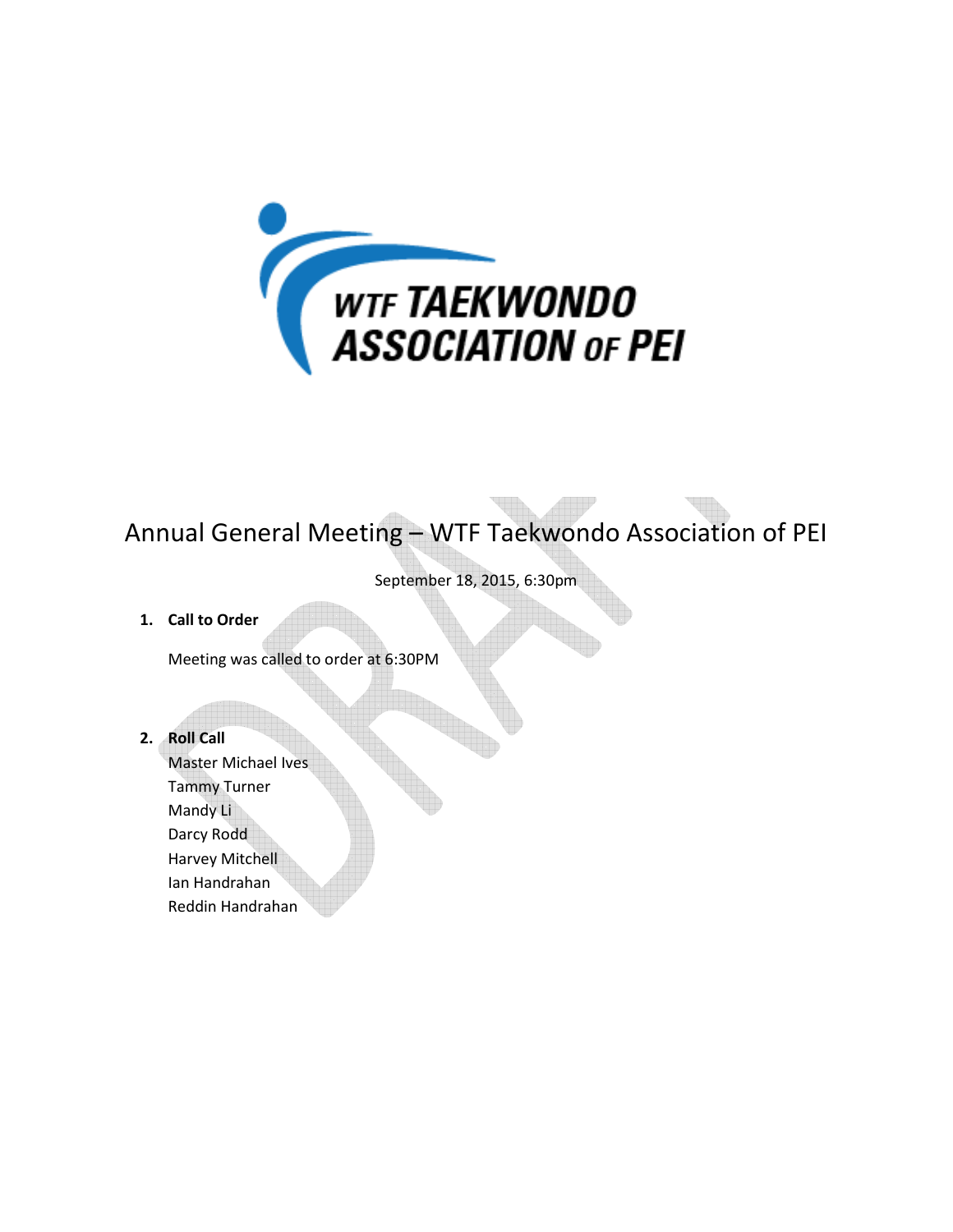## **3. Approval of Agenda**

Motion: Tammy Turner Second: Mandy Li

Motion carried

# **4. Presidents Report**

Master Ives provided his Presidents Report. Highlights including:

- A discussion about focusing on HP skill development.
- Bring in more seminars and going to continue with the Atlantic Training Camp. This gives the Athletes more to train with and to compete as one Atlantic Team.
- Continue with more seminars from Master Rodney Beaton. There is a great importance on maintaining the training seminars with Master Beaton
- SGM Lawsuit our association owes \$1000 to that bill. Our TC registration is now on our website.

Motion: Master Michael Ives Second: Darcy Rodd Motion Carried

# **5. Treasurer Report**

The attached financial statements were circulated and discussed. It was suggested to put a cap on tournament distributions. The board will look into a budget for tournament reimbursement model.

Motion: Darcy Rodd Second Harvey Mitchell

Motion carried

# **6. Election of Directors**

**President**:

Nomination: Master Michael Ives

Acclamation

**Vice President:** 

Nomination: Harvey Mitchell

Acclamation

**Secretary:**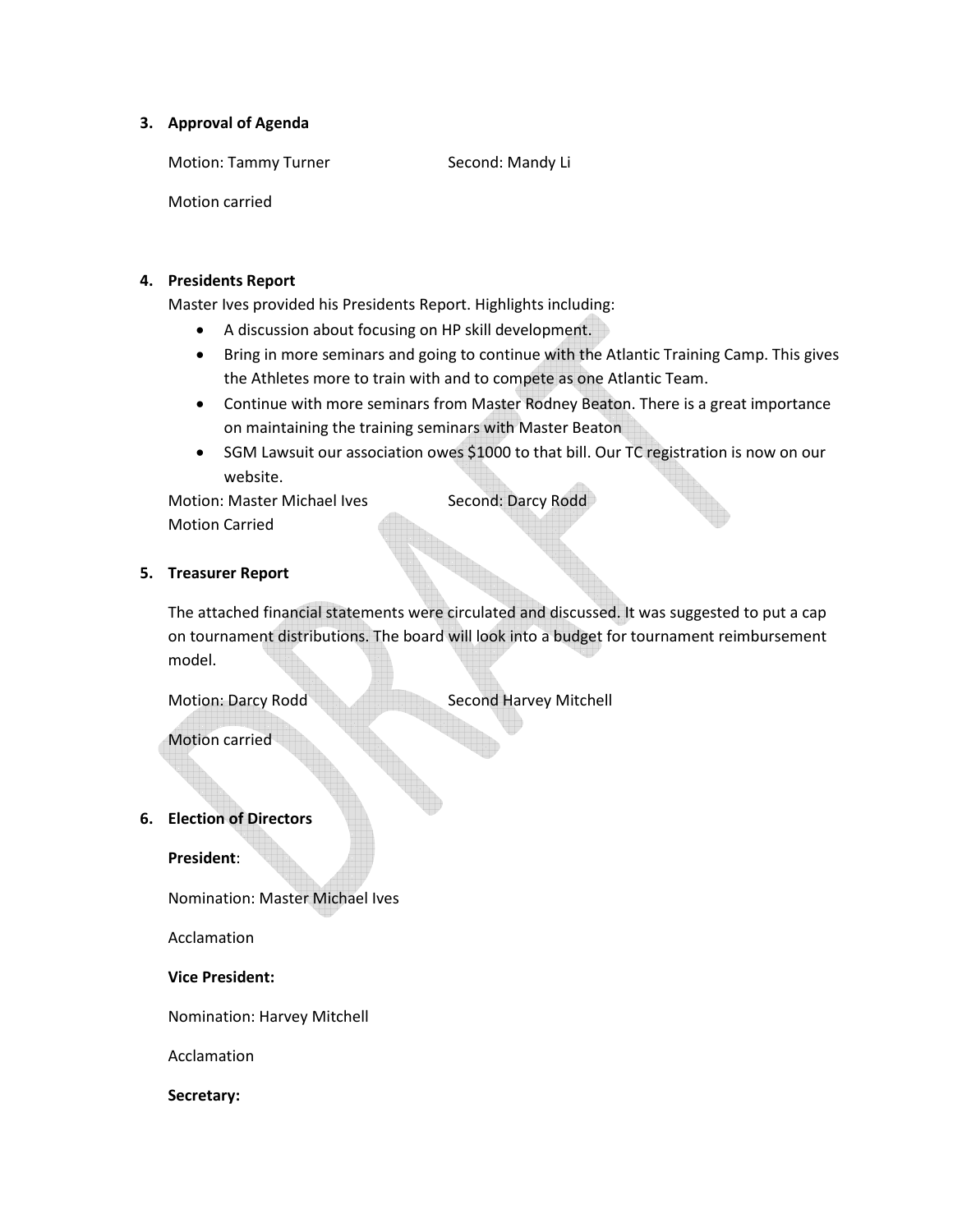Nomination: Darcy Rodd

Acclamation

**Treasurer:** 

Nomination: Terri Penny

Acclamation

#### **Technical Director**

Nomination: Mandy Li

Acclamation

**Regional Director (King's County)** 

Nomination: Ashley Lainey

Acclamation

**Regional Director (Queen's County)** 

Nomination: Ian Handrahan

Acclamation

# **Regional Director (Prince County)**

Nomination: Master Rodney Beaton

Acclamation

## **Director At Large**

Nomination: Tammy Turner

Acclamation

## **7. National Update**

Been a busy year with Taekwondo Canada, with the SGM and the AGM coming up next week. Master Ives is carrying the vote for PEI. The board will meet before hand to discuss voting for the new Taekwondo Canada National Board.